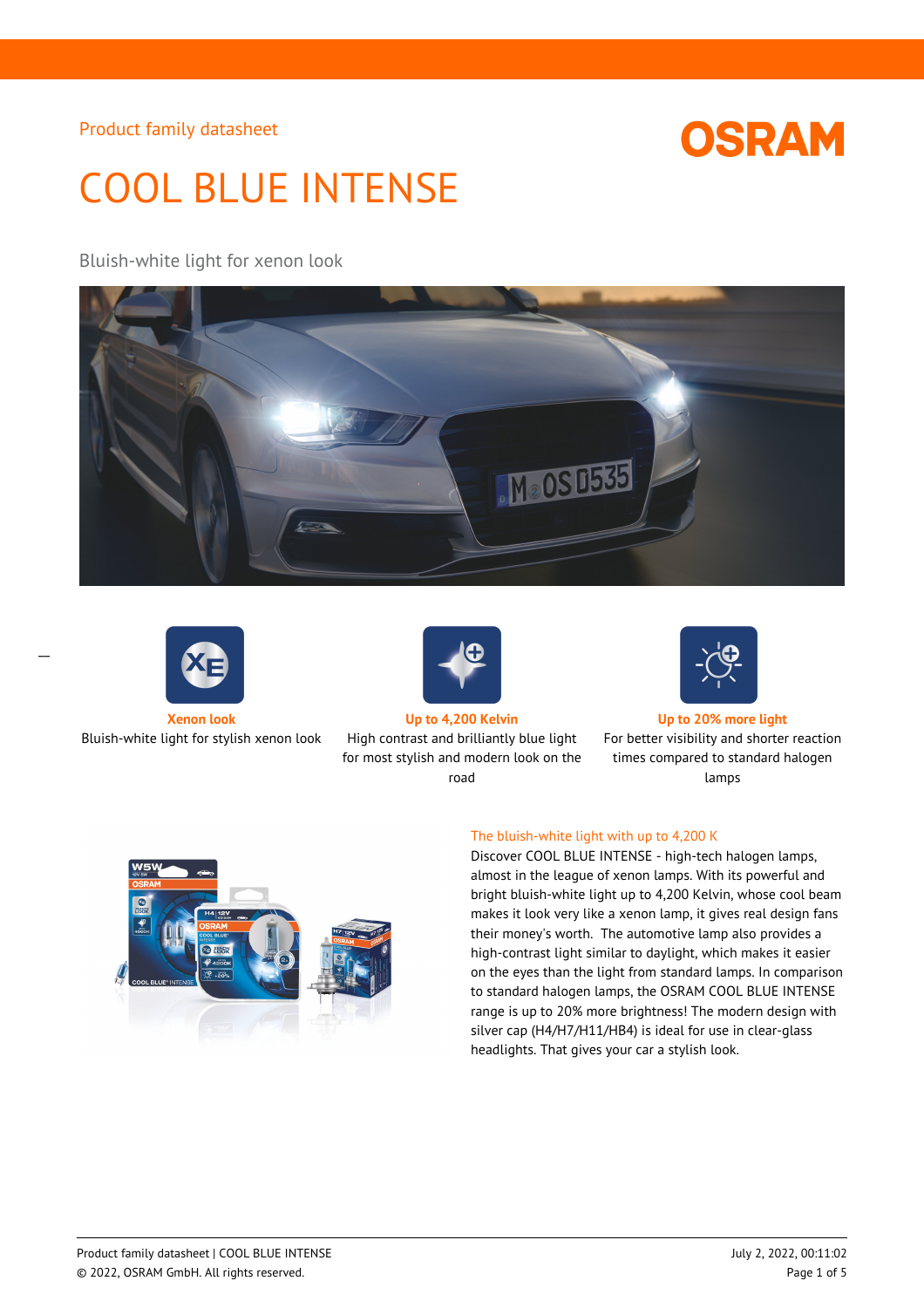## Technical data

|                               | <b>Product information</b> |                                                       | <b>Electrical data</b>  |                           |                           |                        | Photom<br>etrical<br>data   |
|-------------------------------|----------------------------|-------------------------------------------------------|-------------------------|---------------------------|---------------------------|------------------------|-----------------------------|
| <b>Product description</b>    | Order<br>reference         | <b>Application (Category</b><br>and Product specific) | <b>Power</b><br>input   | <b>Nominal</b><br>voltage | <b>Nominal</b><br>wattage | <b>Test</b><br>voltage | Luminou<br>s flux           |
| <b>COOL BLUE INTENSE H1</b>   | 64150CBI                   | Halogen headlight<br>lamp                             | 68 W <sup>1)</sup>      | 12.0 V                    | 55.00 W                   | 13.2 V                 | 1550 lm                     |
| <b>COOL BLUE INTENSE H3</b>   | 64151CBI                   | Halogen headlight<br>lamp                             | $68 W^{1}$              | 12.0 V                    | 55.00 W                   | 13.2 V                 | 1300 lm                     |
| <b>COOL BLUE INTENSE H4</b>   | 64193CBI                   | Halogen headlight<br>lamp                             | 75/68<br>W <sup>1</sup> | 12.0 V                    | 60/55 W                   | 13.2 V                 | 1650/10<br>00 lm            |
| <b>COOL BLUE INTENSE H7</b>   | 64210CBI                   | Halogen headlight<br>lamp                             | 58 W <sup>1)</sup>      | 12.0 V                    | 55.00 W                   | 13.2 V                 | 1500 lm                     |
| <b>COOL BLUE INTENSE H8</b>   | 64212CBI                   | Halogen headlight<br>lamp                             | 43 W <sup>1</sup>       | 12.0 V                    | 35.00 W                   | 13.2 V                 | 800 lm                      |
| COOL BLUE INTENSE H11         | 64211CBI                   | Halogen headlight<br>lamp                             | 62 W <sup>1)</sup>      | 12.0 V                    | 55.00 W                   | 13.2 V                 | 1350 lm                     |
| COOL BLUE INTENSE H15         | 64176CBI                   | Halogen headlight<br>lamp                             | 19/64<br>W <sup>1</sup> | 12.0 V                    | 55/15 W                   | 13.2 V                 | 200/133<br>$0 \, \text{Im}$ |
| COOL BLUE INTENSE H16         | 64219CBI                   | Halogen headlight<br>lamp                             | 22.5 W<br>1)            | 12.0 V                    | 19.00 W                   | 13.2 V                 | 500 lm                      |
| COOL BLUE INTENSE HB3         | 9005CBI                    | Halogen headlight<br>lamp                             | 73 W <sup>1</sup>       | 12.0 V                    | 60.00 W                   | 13.2 V                 | 1700 lm                     |
| COOL BLUE INTENSE HB4         | 9006CBI                    | Halogen headlight<br>lamp                             | 62 W $^{1)}$            | 12.0 V                    | 51.00 W                   | 13.2 V                 | 1000 lm                     |
| <b>COOL BLUE INTENSE HIR2</b> | 9012CBI                    | Halogen headlight<br>lamp                             | 63 W <sup>1</sup>       | 12.0 V                    | 55.00 W                   | 13.2 V                 | 1875 lm                     |

|                               |                               | <b>Dimensions</b><br>& weight | Lifespan              |                      | <b>Capabilities</b> | <b>Certificates</b><br>&<br>standards |
|-------------------------------|-------------------------------|-------------------------------|-----------------------|----------------------|---------------------|---------------------------------------|
| <b>Product description</b>    | Luminous<br>flux<br>tolerance | <b>Diameter</b>               | Lifespan<br><b>B3</b> | Lifespan<br>Tc       | <b>Technology</b>   | <b>ECE</b><br>category                |
| <b>COOL BLUE INTENSE H1</b>   | ±15 %                         | $9 \, \text{mm}$              | 150h                  | 250h                 | <b>HAL</b>          | H1                                    |
| COOL BLUE INTENSE H3          | ±15 %                         | 12.0 mm                       | 150h                  | 250h                 | <b>HAL</b>          | H <sub>3</sub>                        |
| <b>COOL BLUE INTENSE H4</b>   | ±12/±15<br>%                  | 17.0 mm                       | 50 / 200 h<br>2)      | 100/<br>400 h $^{2}$ | <b>HAL</b>          | H4                                    |
| <b>COOL BLUE INTENSE H7</b>   | ±10 %                         | 12.0 mm                       | 100 h                 | 200 h                | <b>HAL</b>          | H7                                    |
| <b>COOL BLUE INTENSE H8</b>   | ±15 %                         | 12.0 mm                       | 250 h                 | 500 h                | <b>HAL</b>          | H <sub>8</sub>                        |
| <b>COOL BLUE INTENSE H11</b>  | ±10%                          | 12.0 mm                       | 100 h                 | 200 h                | <b>HAL</b>          | H11                                   |
| <b>COOL BLUE INTENSE H15</b>  | ±10/±10<br>%                  | 13.0 mm                       | 1000 / 100<br>h       | 2000 /<br>200 h      | <b>HAL</b>          | H <sub>15</sub>                       |
| <b>COOL BLUE INTENSE H16</b>  | $+10$<br>%15 %                | 10.0 mm                       | 250h                  | 500 h                | <b>HAL</b>          | H16                                   |
| <b>COOL BLUE INTENSE HB3</b>  | ±12 %                         | 12.0 mm                       | 110 h                 | 220 h                | <b>HAL</b>          | HB <sub>3</sub>                       |
| <b>COOL BLUE INTENSE HB4</b>  | ±15%                          | 12.0 mm                       | 260h                  | 520h                 | <b>HAL</b>          | HB4                                   |
| <b>COOL BLUE INTENSE HIR2</b> | ±15%                          | 11.3 mm                       | 300 h                 | 500 h                | <b>HAL</b>          | HIR <sub>2</sub>                      |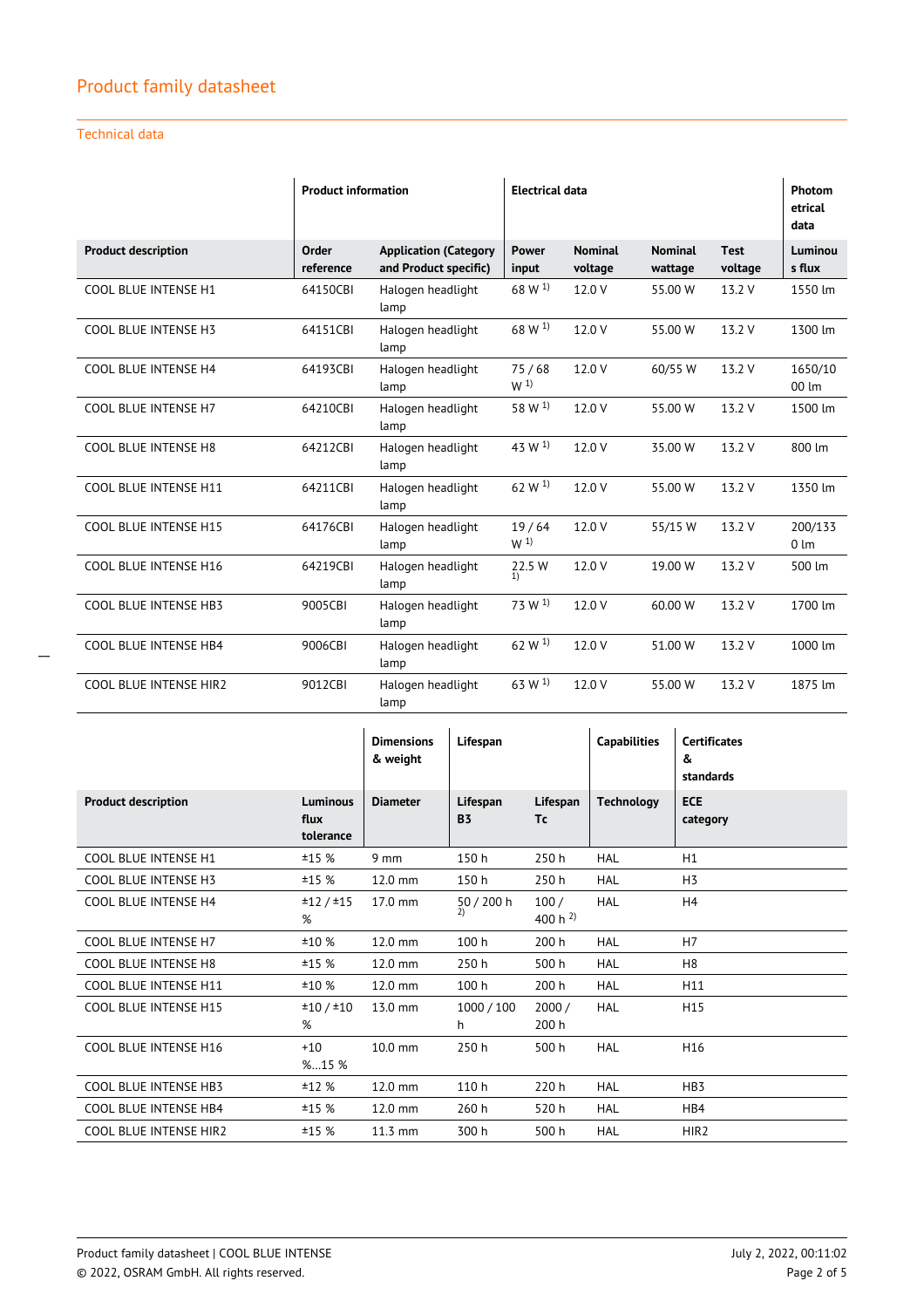|                             | <b>Environmental information</b><br>Information according Art. 33 of EU Regulation (EC) 1907/2006 (REACh) |                                                                                                                                                                                                                        |                                       |                                                   |  |
|-----------------------------|-----------------------------------------------------------------------------------------------------------|------------------------------------------------------------------------------------------------------------------------------------------------------------------------------------------------------------------------|---------------------------------------|---------------------------------------------------|--|
| <b>Product description</b>  | <b>Date of Declaration</b>                                                                                | <b>Primary Article</b><br><b>Identifier</b>                                                                                                                                                                            | <b>Candidate List</b><br>Substance 1  | <b>Declaration No. in</b><br><b>SCIP database</b> |  |
| COOL BLUE INTENSE H1        | 19-01-2022                                                                                                | 4008321650719  <br>4008321655387<br>4008321655325<br>4008321655424<br>4008321660329<br>4052899411395  <br>4052899411432<br>4052899411418<br>4052899412804  <br>4052899412965<br>4052899412880  <br>4062172213417       | No declarable<br>substances contained | In work                                           |  |
| <b>COOL BLUE INTENSE H3</b> | 19-01-2022                                                                                                | 4008321655462  <br>4008321655493<br>4008321660381  <br>4052899481992                                                                                                                                                   | No declarable<br>substances contained | In work                                           |  |
| <b>COOL BLUE INTENSE H4</b> | 19-01-2022                                                                                                | 4008321650733  <br>4008321650894<br>4008321651327  <br>4008321651280  <br>4008321651303  <br>4008321660343<br>4052899410718<br>4052899410817  <br>4052899410794<br>4052899413061  <br>4052899413108  <br>4052899413122 | No declarable<br>substances contained | In work                                           |  |
| COOL BLUE INTENSE H7        | 19-01-2022                                                                                                | 4008321650757<br>4008321651396<br>4008321651341  <br>4008321651563<br>4008321660367<br>4008321836700<br>4052899410831  <br>4052899410855<br>4052899413047  <br>4052899413085  <br>4052899593602  <br>4052899980150     | No declarable<br>substances contained | In work                                           |  |
| COOL BLUE INTENSE H8        | 19-01-2022                                                                                                | 4052899931077  <br>4052899182882<br>4052899412903  <br>4052899412828<br>4052899412989  <br>4052899421417  <br>4052899487130                                                                                            | No declarable<br>substances contained | In work                                           |  |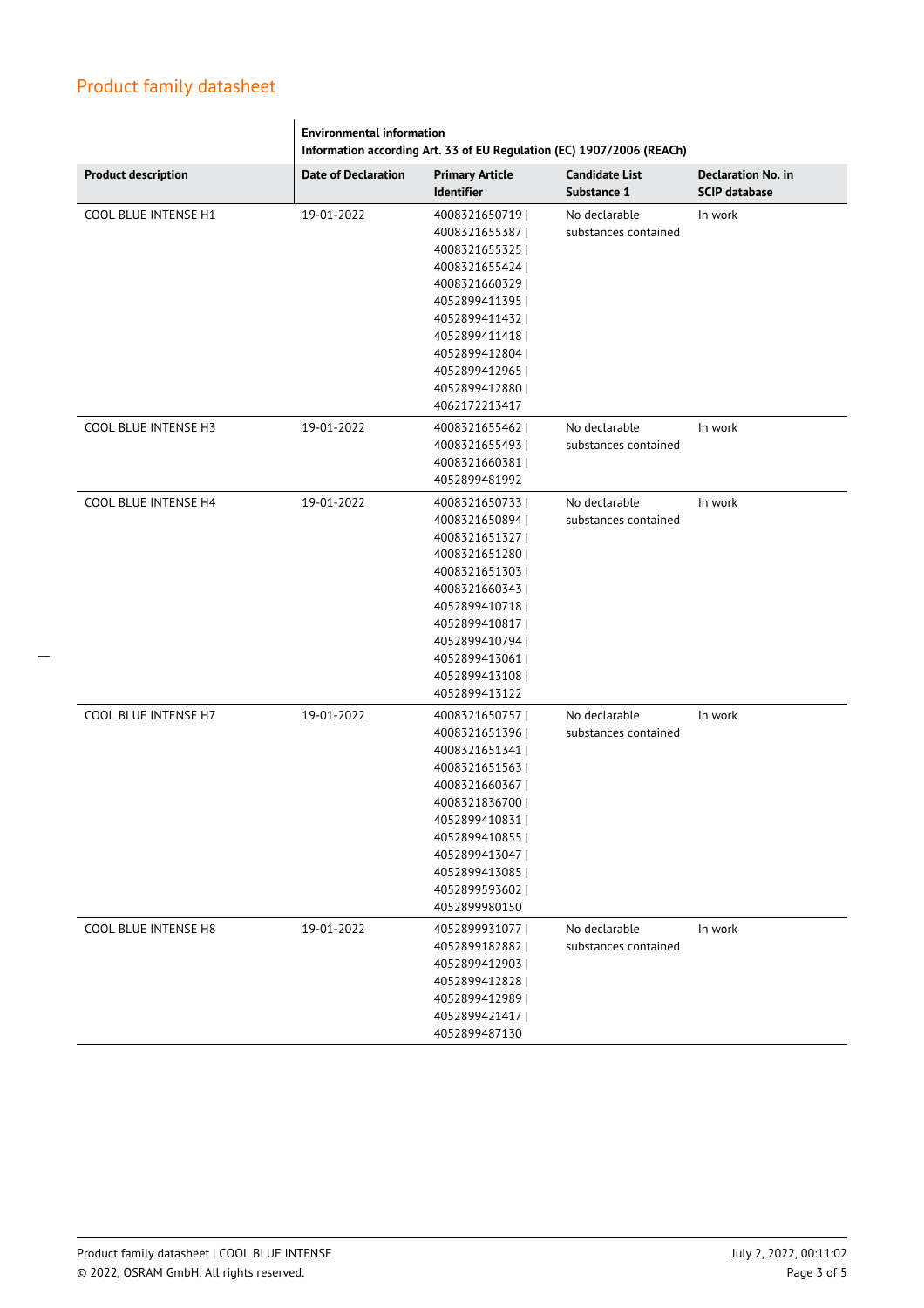|                               | <b>Environmental information</b><br>Information according Art. 33 of EU Regulation (EC) 1907/2006 (REACh) |                                                                                                                             |                                       |                                                   |  |
|-------------------------------|-----------------------------------------------------------------------------------------------------------|-----------------------------------------------------------------------------------------------------------------------------|---------------------------------------|---------------------------------------------------|--|
| <b>Product description</b>    | <b>Date of Declaration</b>                                                                                | <b>Primary Article</b><br><b>Identifier</b>                                                                                 | <b>Candidate List</b><br>Substance 1  | <b>Declaration No. in</b><br><b>SCIP database</b> |  |
| COOL BLUE INTENSE H11         | 19-01-2022                                                                                                | 4008321650771  <br>4008321651419<br>4008321660404<br>4052899412842  <br>40528994130091<br>4052899412927  <br>4052899433175  | No declarable<br>substances contained | In work                                           |  |
| COOL BLUE INTENSE H15         | 19-01-2022                                                                                                | 4052899932708  <br>40528999821921<br>4052899982208  <br>4062172049887                                                       | No declarable<br>substances contained | In work                                           |  |
| <b>COOL BLUE INTENSE H16</b>  | 19-01-2022                                                                                                | 4052899268326  <br>4052899268357  <br>4052899412941  <br>4052899412866  <br>4052899413023<br>4052899487154<br>4062172049900 | No declarable<br>substances contained | In work                                           |  |
| COOL BLUE INTENSE HB3         | 19-01-2022                                                                                                | 4008321660282  <br>4008321660428<br>4008321660084<br>4052899413726<br>4052899413641  <br>4052899413566                      | No declarable<br>substances contained | In work                                           |  |
| COOL BLUE INTENSE HB4         | 19-01-2022                                                                                                | 4008321660107  <br>4008321660305<br>4008321660442<br>4052899413580<br>4052899413740<br>4052899413665                        | No declarable<br>substances contained | In work                                           |  |
| <b>COOL BLUE INTENSE HIR2</b> | 28-01-2022                                                                                                | 4062172156431  <br>40528993326691<br>4052899288034                                                                          | No declarable<br>substances contained | In work                                           |  |

1) Maximum

\_\_

2) Filament 1